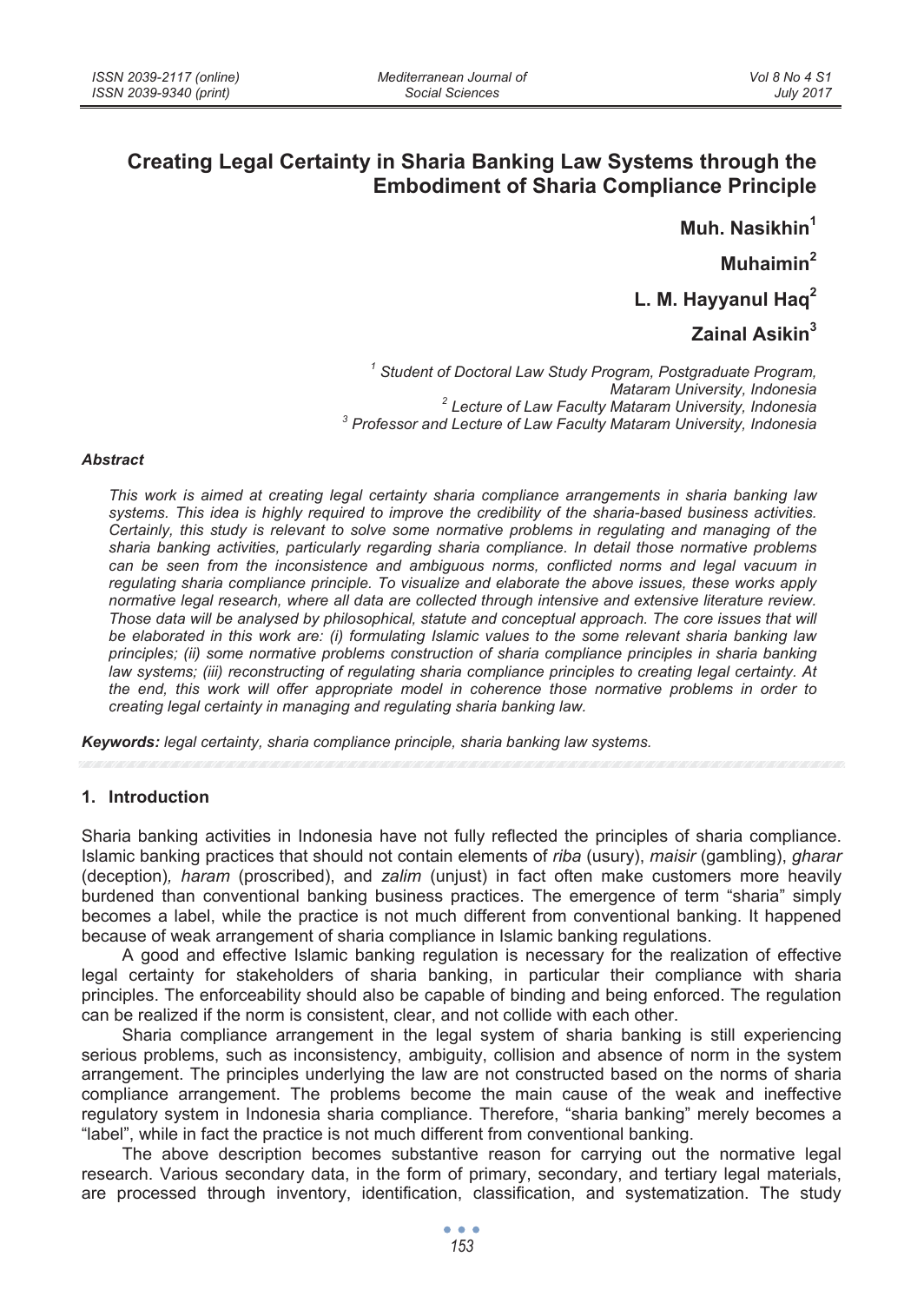implemented legal, conceptual, and philosophical approach and qualitative analysis by applying the principle of preference and interpretation of the law. The results of analysis were concluded with deductive method.

# **2. Method**

This study is a normative legal research, conducted by reference to legal norms contained in the legislation and refers to court decisions. In addition, this study is descriptive analytics which reveals the legislation relating with legal theories as research objects. The approaches implemented in the study are statute approach, conceptual approach, and case approach.

## **3. Discussion**

## *3.1 Formulating Islamic Values to Some Relevant Sharia Banking Law Principles*

Establishment of the legal system of sharia banking in Indonesia is based on some of relevant legal principles. The principles are sharia compliance, legal certainty (legality), independence, and professionalism.

The four principles are formulated from Islamic values, such as fairness, expediency, balance, and universality (*rahmatan lil 'alamin*). Those values are derived from the Word of Allah in the Qur'an interpreted by Muhammad SAW in the hadith and become the way of life of mankind as individual and social being.

Analysis of the formulation of Islamic values in the four legal principles can be seen as follows:

## *3.1.1 The Principle of Sharia Compliance*

Compliance to sharia is one of the principles underlying the enactment of Act No. 21 of 2008 concerning Sharia Banking (*Undang-Undang Perbankan Syariah*/UU PS) as a special regulation of sharia banking in Indonesia. This is indicated by sharia banking mandatory to use the word "sharia" on behalf of their establishment and use sharia principles as the foundation of any business activities.

Implementation of Islamic economic activity (including sharia banking) is basically a development of monotheism value. This value forms the foundation of a significant stand and implementation of sharia banking activities. The existence of sharia banking practice is to apply the values of Islamic law in the field of *muamalah*. The activities are not only individualistic profitoriented, but also social-oriented as the manifestation of worship (slave obedience to the Creator).

## *3.1.2 The Principle of Legal Certainty*

The principle of legal certainty in the context of sharia (Islamic law) is derived from revelation. By surah al-Isra verse 15, God says that a person will not be punished before a Messenger is sent. The teaching can be obtained from the verse is something new can be judged (allowed or not) when it is regulated by law. Thus, the principle of legal certainty is a principle derived from the value of the teachings of Islam (the revelation of Allah SWT).

Legal certainty in the realm of positive law is a principle which requires all acts of state administrators (related to the interests of the state) to be based on legislation, decency, and fairness. Legal certainty in Act Number 21 of 2011 on the Financial Service Authority (*Undang-Undang Otoritas Jasa Keuangan*/ UU OJK) is interpreted as a principle in law that prioritizes state foundation laws and fairness in every policy of Financial Service Authority (*Otoritas Jasa Keuangan/* OJK) administration.

## *3.1.3 Principles of Independence*

Independence is the formulation of the value of Islamic law teachings (sharia). Allah, in surah al-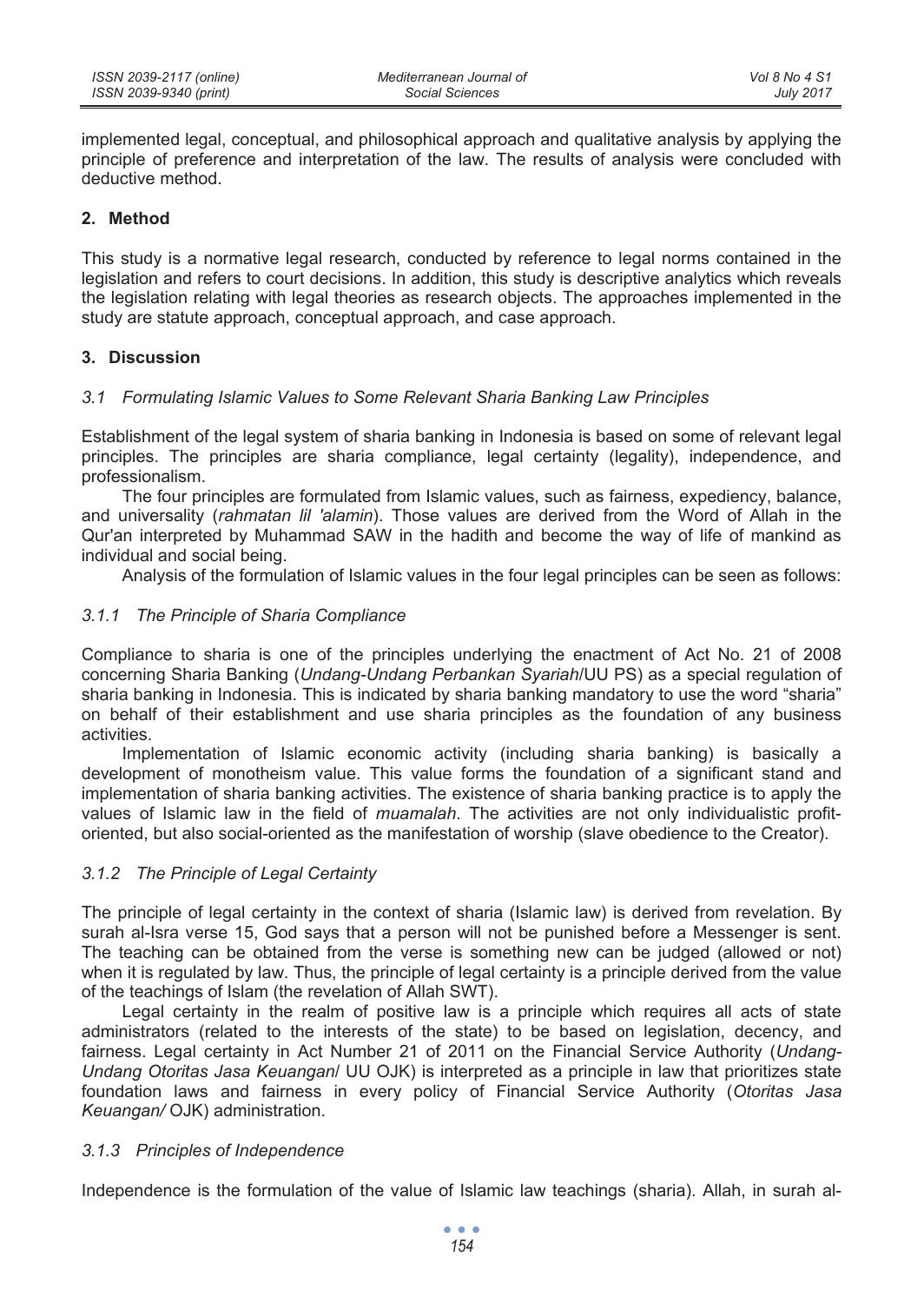| ISSN 2039-2117 (online) | Mediterranean Journal of | Vol 8 No 4 S1    |
|-------------------------|--------------------------|------------------|
| ISSN 2039-9340 (print)  | Social Sciences          | <b>July 2017</b> |

Jumu'ah, verse 10, commanded His servants to always strive to be self-independent (not dependent) on others by always struggling to find the gift of God Almighty. Muhammad, in the hadith narrated by Bukhari and Muslim, taught that hand over (the one who gives) is better han the hand below (the one who receives). The teaching contains values that man must strive to be a strong individual and is not affected and dependent on others.

Independence is one of the most important principles in the discussion of the establishment of the regulation of financial institutions in general, particularly in the discussion of the establishment of sharia banking regulations. When the regulation of sharia banking determines the institution concerning on the implementation of sharia compliance, the independence of the institution becomes a serious discussion.

## *3.1.4 Principle of Professionalism*

The principle of professionalism is the formulation of the value of the teachings of Islam. Allah, in Surah al-Isra verse 36, ordered to His servant not to do anything that is not based on knowledge (expertise/professionalism). The teaching was also expressed by Muhammad through the hadith which states that when everything is submitted to the not experts, watch the time of their collapse.

Based on both teachings, it can be summarized that professionalism (skill) is an significant principle underlying the establishment of sharia banking regulations, in which the regulation and supervision of Islamic banking operations must prioritize certain skills in the field of Islamic economic law (*muamalah*). Its presence in sharia banking regulation could create legal certainty and reassure the public about the implementation of sharia values in Islamic banking in Indonesia.

## *3.2 Constructing Sharia Compliance Principle in Sharia Banking Law Systems*

Based on the description of normative construction of sharia compliance settings above, several crucial problems are found as follows:

## *3.2.1 Inconsistencies and ambiguities of norm*

Paragraph 6 of General Explanation, Article 1 point (12), Article 26 paragraph (1) and (2) of UU PS establishes normative fact that MUI has been designated as the authority of the sharia compliance with the legality of the authority in the form of issuing fatwa of sharia principle. On the other hand, the provisions of Article 26 paragraph (3) and Article 51 of UU PS also authorizes BI (Bank Indonesia) to issue regulations on sharia principles, sharia compliance principles, and Islamic management principles. Granting authority to BI is in line with Article 6 (m) of the Banking Act. Researchers argued the provision of Article 26 paragraph (3), Article 51 of UU PS, and Article 6 (m) of the Banking Act is a form of inconsistency against the norm in Paragraph 6 of General Explanation, Article 1 point (12), and Article 26 paragraph (1) and (2) of UU PS. However, after MUI is designated as sharia compliance authority to set fatwa of sharia principles, in fact BI is still given the authority to issue rules on sharia principles, sharia principles compliance, and Islamic management principles.

The norm inconsistency problems have raised doubts (ambiguity) about the determination of sharia compliance authority and laws (regulation/determination) of sharia principles that must be adhered by sharia banking. The doubts might cause the stakeholders' multiple interpretations of these norms. The fundamental questions arise as a form of doubt (uncertainty) as follows: *(i) Who (which organization) is actually defined as sharia compliance authority? MUI or BI?; (ii) Which product of sharia principle must be the basis of sharia banking business activities? fatwa of sharia*  principles or PBI of sharia principles, or both?; (iii) If PBI (the product of PBI), POJK (the product of *OJK), and fatwa (the product of MUI) are not the same or even contradictory, which one shall be the basis of sharia banking business activities?.*

The ambiguity of the norm also occurs in the norms of assignment (authority) of sharia principle supervision to DPS. DPS authority is a form of "representation" of sharia compliance authority. The ambiguity emerges because even MUI is chosen as sharia compliance authority.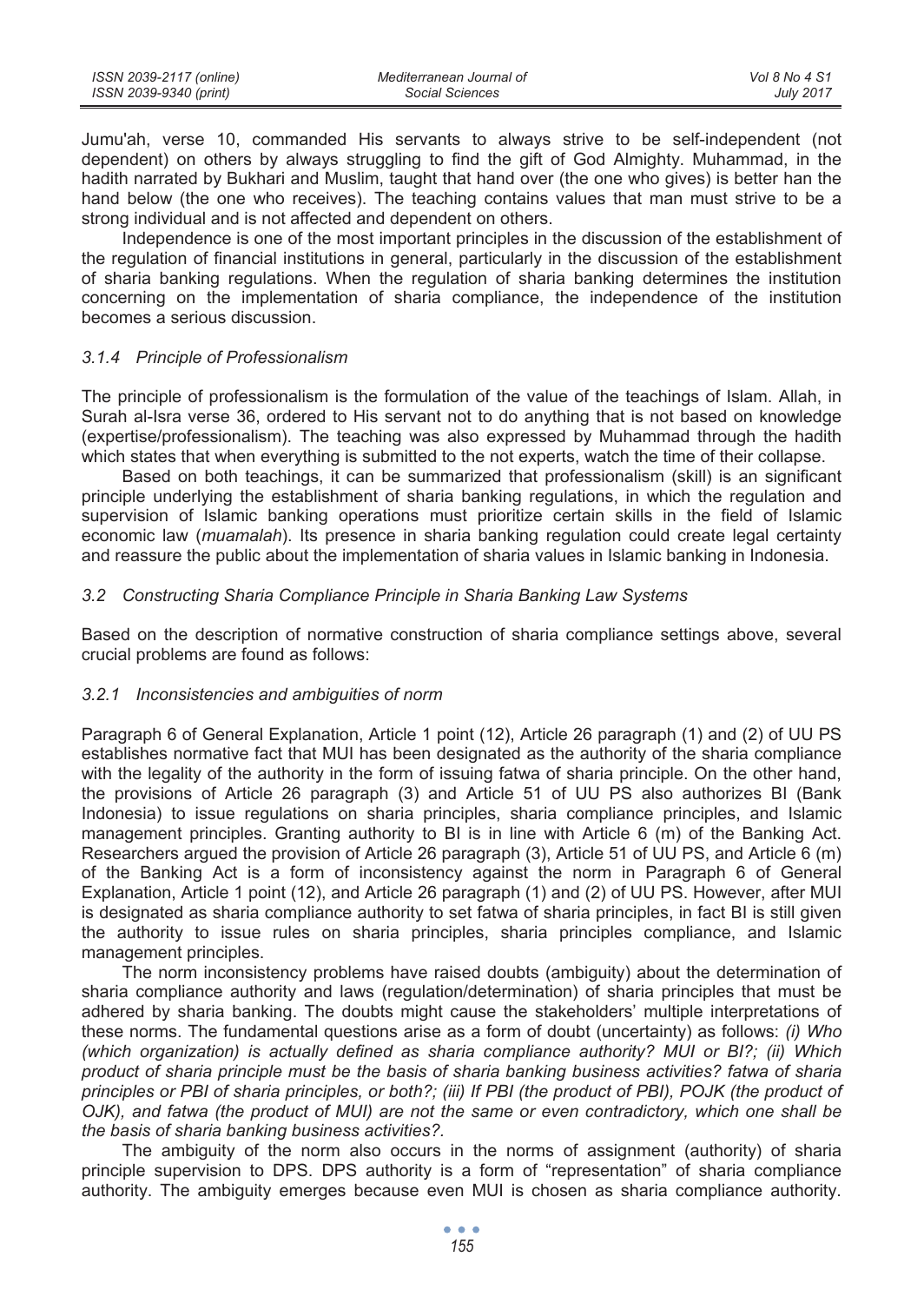However, based on Paragraph 6 of General Explanation of UU PS, MUI authority must still be represented by DPS.

Problems of inconsistency and ambiguity are resolved by applying the interpretation of the law, namely teleological interpretation. Efforts are made to examine the ontological basis of UU PS and *ratio legis* of the inclusion of paragraph (1), (2), (3), (4), and (5) in Article 26 and Article 51 of UU PS.

Ontological basis of the emergence of UU PS is the strong will of society to make a separate legislation governing sharia banking. Philosophically, the formulation of UU PS is due to differences in characteristics between sharia banking and conventional banking. On the other hand, ontological basis of the emergence of UU PS based on juridical point of view is due to the setting of sharia banking in the Banking Act is not specific.

Based on the ontological description and the *ratio legis* above, it is found that the norms made in Article 26 paragraph (1) and (2) of UU PS is illogical because it contradicts the theory of the order of law, the theory of authority, and the theory of legal entities. In addition, MUI is not an institution of public law (state agency) and the fatwa issued by MUI is not one of legislation (positive law). By that reason, MUI cannot be appointed as sharia compliance authority and the fatwa of MUI automatically cannot be forced to be obeyed by the people, especially sharia banking stakeholders.

## *3.2.2 Conflict of norms*

The series of norms in Article 6 (m), Article 26 paragraph (3), (4) and (5), and Article 51 of UU PS collide with the series of norms in Paragraph 6 of General Explanation, Article 1 point (12) and Article 26 paragraph (1) and (2) of UU PS. From these two sets of norms, it is found two (2) institutions that regulate sharia compliance. MUI has been designated as the authority of sharia compliance with the authority to establish fatwa of sharia principles and BI is also given the authority to issue regulations on sharia principles, regulate the establishment and duties of KPS, as well as set and assess the compliance with sharia principles and Islamic management principles.

The clash rises to two (2) types of regulations on sharia principles which are different. The first regulation is the establishment in the form of fatwa of sharia principles issued by MUI and the second is in the form of Bank Indonesia Regulation (*Peraturan Bank Indonesia/PBI*) on sharia principles issued by Bank Indonesia (BI authority is transferred to OJK).

The emergence of two (2) types of regulations of sharia compliance makes legal uncertainty on which sharia principles should form the basis of sharia banking business activities. The uncertainty arises, based on research conducted Sholahudin and Tuti Hasna, because the content of some PBI regarding sharia principles does not correspond with the fatwa of MUI on sharia principles. The difference, in turn, makes the lack of legal certainty of the arrangement of sharia principles. The legal uncertainty caused objectives of the regulation of sharia compliance in UU PS, which is to gain public trust on sharia banking business activities, cannot be realized.

Conflict of norms in the Banking Act and UU PS basically can be solved by applying the principle of legal preferences; *lex specialist derogat lex generalis*. The implementation of UU PS as the special law on sharia banking overrides the Banking Act (*lex generalis*). If UU PS stated that the arrangement of sharia compliance is the duty of MUI, BI should not be entitled to regulate sharia principles and compliance.

Based on these arguments, it is concluded that normatively it must be stated unequivocally that MUI is an institution of sharia compliance authority, instead of the current BI or OJK. The normative authorities should also be clearly and unequivocally given full authority to issue a decision on sharia principles and compliance.

#### *3.2.3 The absence of norm*

The absence of norm that occurs in the arrangement of sharia compliance is not the absence norm in UU PS that authorizes the supervision to sharia compliance authority. Normative facts are found that 70 articles in UU PS do not deliberately contain any of the provisions that authorize sharia compliance authority to supervise the practices of sharia banking business activities in order to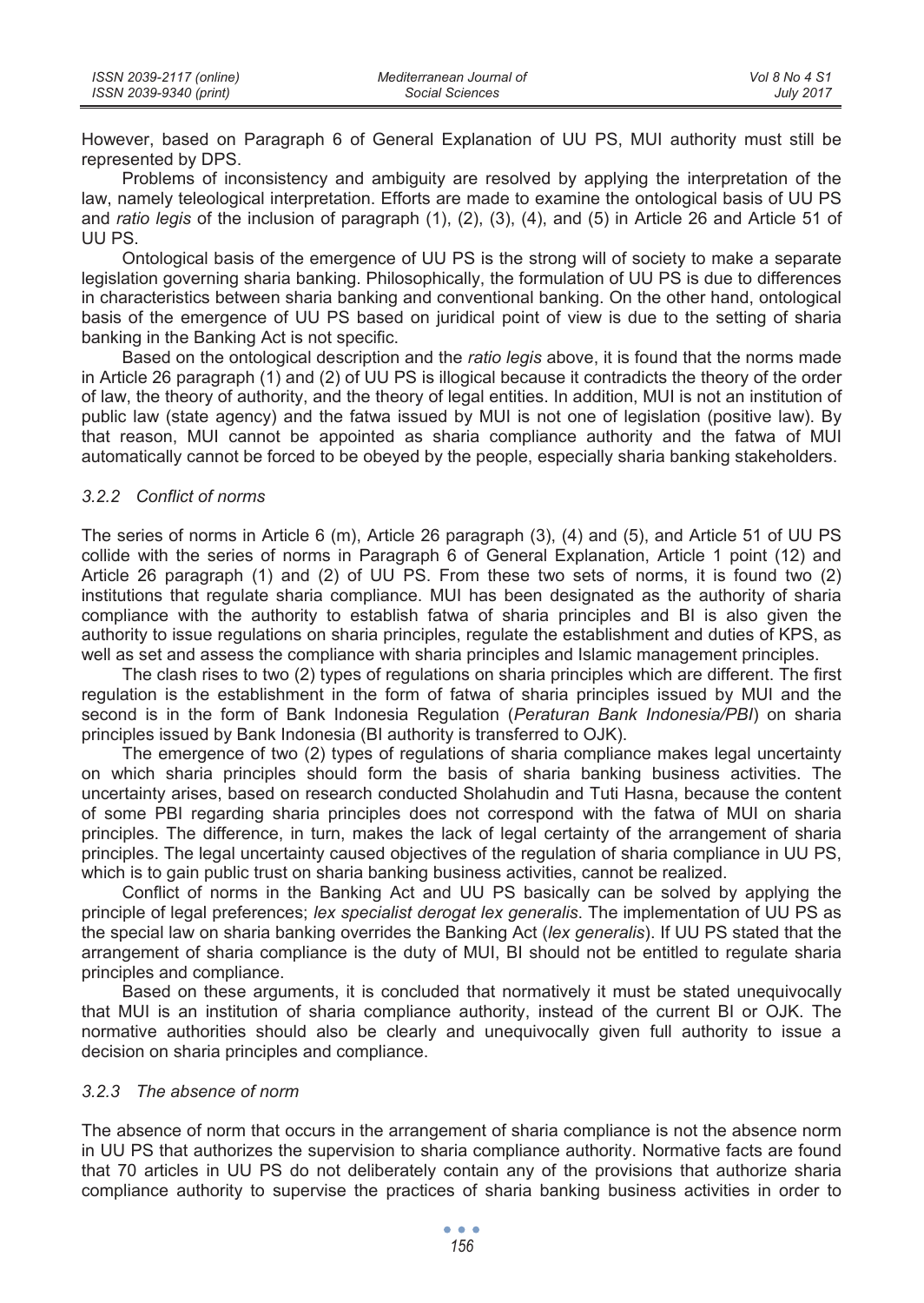really adhere to sharia principles.

Such problems can be solved by applying grammatical and analogical interpretation method. Grammatical interpretation method is applied by searching for the essence of the meaning of "representation" and "sharia compliance authority". "Representation" is grammatically defined as to represent; being represented; and what represents; or representation. Judy Giles defined "*to representase*" into "to stand in for ...", "to speak or act on behalf of ...", and "to re-present". It can be concluded that the authority of DPS as internal institution that supervises sharia banks is to represent authority that should belong to sharia compliance authority.

Based on the interpretation, the institution that should be designated as sharia compliance authority is given the authority (functions) for monitoring compliance with sharia principles, besides the authority (functions) for arrangement. The opinion is reinforced by the analogies of sharia compliance authority with banking authorities or financial service authority, that the institutions which are defined as banking authority or financial service authority are given supervision authority, besides arrangement authority.

## *3.3 Reconstructing Syariah Compliance Principle in Sharia Banking Legal Systems to Create Legal Certainty*

Based on the description above, the researchers argued that legal certainty of sharia compliance management in the legal system of sharia banking in Indonesia can be realized by reconstructing sharia compliance management systems contained in the Banking Act, UU PS, and UU PT. The norms which are experiencing the problems that have been described should also be reorganized by coherently formulating the principles of sharia compliance, legal certainty, independence, and professionalism.

The four principles should be formulated coherently on the various norms regulating the three things, which are: (i) the establishment of sharia compliance authority; (Ii) the imposition of liability on legal products (establishment and management) of sharia principles; and (iii) the granting of authority to institutions performing various actions related to the regulation and supervision of sharia compliance in the legal system of sharia banking in Indonesia. The explanations of these three points are as follows:

First: In relation to the establishment of sharia compliance authority, the researchers argued that the norms in UU PS which determines MUI as sharia compliance authority does not reflect the principles of legal certainty (legality). The status and position of MUI in the national legal system does not include a state institution (public law institution) established by the legislation. MUI is a civic and religious institution. Thus, sharia compliance authority as an institution dealing with the interests of society, especially the Indonesian Muslim community, may not be submitted to the MUI.

Second: In relation to imposition of obligation to the community, particularly sharia banking stakeholders, to comply the fatwa of sharia principles issued by MUI, the researchers argued that these norms do not implement the principle of legal certainty and are contrary to the theory of legislation. The fatwa of sharia principles will not be able to be enforced by means of the State because the fatwa does not include legislation. Therefore, the enforceability of the fatwa would not be optimal because it is not enforced by the State.

Based on these arguments the researchers argued that reconstruction of sharia compliance management is made by returning the fatwa position merely as a legal opinion. To achieve legal certainty, Article 26 paragraph (1) of UU PS should be amended. Sharia principles that must be adhered by sharia banking should be included in the form of assessment or regulations issued by the public law institutions that have professionalism and independence.

Third: Dealing with the granting of regulatory and supervisory authority of sharia compliance, the researchers have found that norms giving legal authority to MUI to issue sharia principles in the form of fatwa contradict to the theory of authority and the theory of legal entities. MUI as a private legal institution cannot be forced as an authority to issue regulations related to the public interest. The authority of regulations related to the public interest can only be granted to public law institutions (state institutions).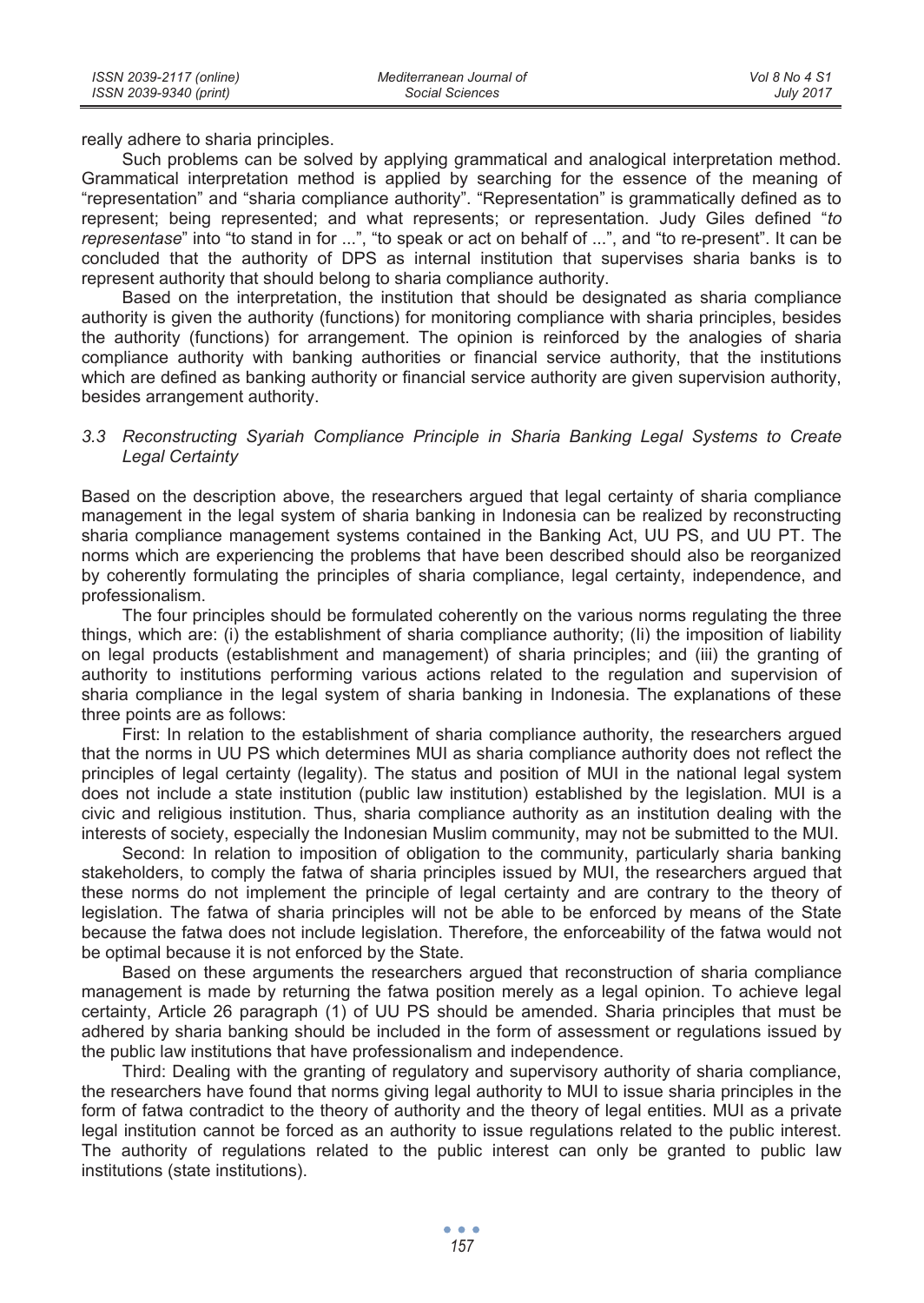## **4. Conclusion and Recommendation**

#### *4.1 Conclusion*

Sharia compliance principle, legal certainty, professionalism, and independence are the formulation of Islamic values. The four principles are very relevant to be the foundation of the establishment of the legal system of sharia banking in Indonesia, more specifically about the arrangement of sharia compliance. The existence of these four principles in the legal system of sharia banking is interrelated, coherent and strengthening.

Reconstruction of sharia compliance arrangement is realized by making the package of amendment to the Banking Act, UU PS, and UU PT. The principle of sharia compliance, legal certainty, professionalism, and independence should be coherently formulated in a variety of sharia compliance arrangement norms. Through the amendment, it is created a public law institution (state institutions) that establishes an independent Sharia Compliance Authority (*Otoritas Kepatuhan Prinsip Syariah/*OKPS). Various regulatory and supervisory authorities of sharia compliance should be given entirely to the authority to bring the legal certainty and public confidence in the implementation of sharia banking in Indonesia.

## *4.2 Recommendation*

Through this work, it is recommended to the Parliament to make an amendment to the Banking Act, UU PT, and UU PS. The three amendments are to create legal certainty by establishing an independent public law institution (state agencies) named Sharia Compliance Authority (*Otoritas Kepatuhan Prinsip Syariah/*OKPS). OKPS is given the authority to fully carry out the regulation and supervision of sharia compliance.

It is also suggested to stakeholders of sharia banking is to really give priority to sharia compliance principles in every implementation, whether the regulation, supervision, o operations of sharia banking. It needs to be done so that people really believe in the implementation of sharia principles in sharia banking operations.

## **References**

Karim, A.A. (2004). *Bank Islam Analisis Fiqih dan Keuangan*. Third edition. Jakarta: PT. Raja Grafindo.

- Atmadja, A.P.S. (2009). *Keuangan Publik dalam Perspektif Hukum; Teori, Kritik dan Praktik.* Jakarta: Rajawali Press.
- Karni, A.S. (2010). *Prolem Konseptual Otoritas Kepatuhan Syariah (Syariah Compliance) dalam Regulasi Perbankan Syariah*. Thesis. Jakarta: Pascasarjana Fakultas Hukum Universitas Indonesia.
- DPR-RI. (2007). *Kronologis Pembahasan Rancangan Undang-undang Tentang Perbankan Syariah. Buku I.*  Jakarta: DPR-RI.
- lack's Law Dictionary. (1968). *Black's Law Dictionary*. 4th edition. ST. Paul, Mn: West Publishing CO.
- Mansur, H. (1995). *Al-Madkhal Ila al-Qanun: al-Kitab al-Awwal al-Qaidah al-Qanuniyah.* Beirut: Dar an-Nahdhah al-Arabiyah.
- Echols, J.M. and Shadily, H. (2000). *Kamus Inggris Indonesia*. Cetakan XXIV*.* Jakarta: PT Gramedia Pustaka Utama.
- Mezak, M.H. (2006). *Jenis, Metode dan Pendekatan Dalam Penelitian Hukum*. Law Review. Vol. V, No.3. March 2006. Tangerang: Fakultas Hukum Universitas Pelita Harapan.
- Munawwir A.W. (2002). *Al Munawwir Kamus Arab-Indonesia.* Surabaya: Pustaka Progresif.
- Marzuki, P.M. (2005). *Penelitian Hukum.* Revised edition. Jakarta: Kencana Prenada Media Group.
- Ridwan H.R. (2008). *Hukum Adminsitrasi Negara*. Jakarta: Raja Grafindo Persada.
- Salim, H.S. and Nurbaini, E.S. (2014). Application of Legal Theory at the Research Thesis and Dissertation. Edition 1, Cet. 3. Jakarta: Rajawali Pers.
- Soekanto, S. (1986). *Pengantar Penelitian Hukum*. Jakarta: Universitas Indonesia.
- Suratman and Dillah, H.P. (20130. *Metode Penelitian Hukum*. Bandung: Penerbit Alfabeta.
- Suryana. (2010). *Metodologi Penelitian; Model Praktis Penelitian Kuantitatif dan Kualitatif.* Textbook Class. Bandung: Universitas Pendidikan Indonesia.
- Hasanah, T. (2014). *Transformasi Fatwa Dewan Syariah Nasional ke Dalam Hukum Positif.* Thesis. Banjarmasin: Program Pascasarjana IAIN Antasari Banjarmasin.